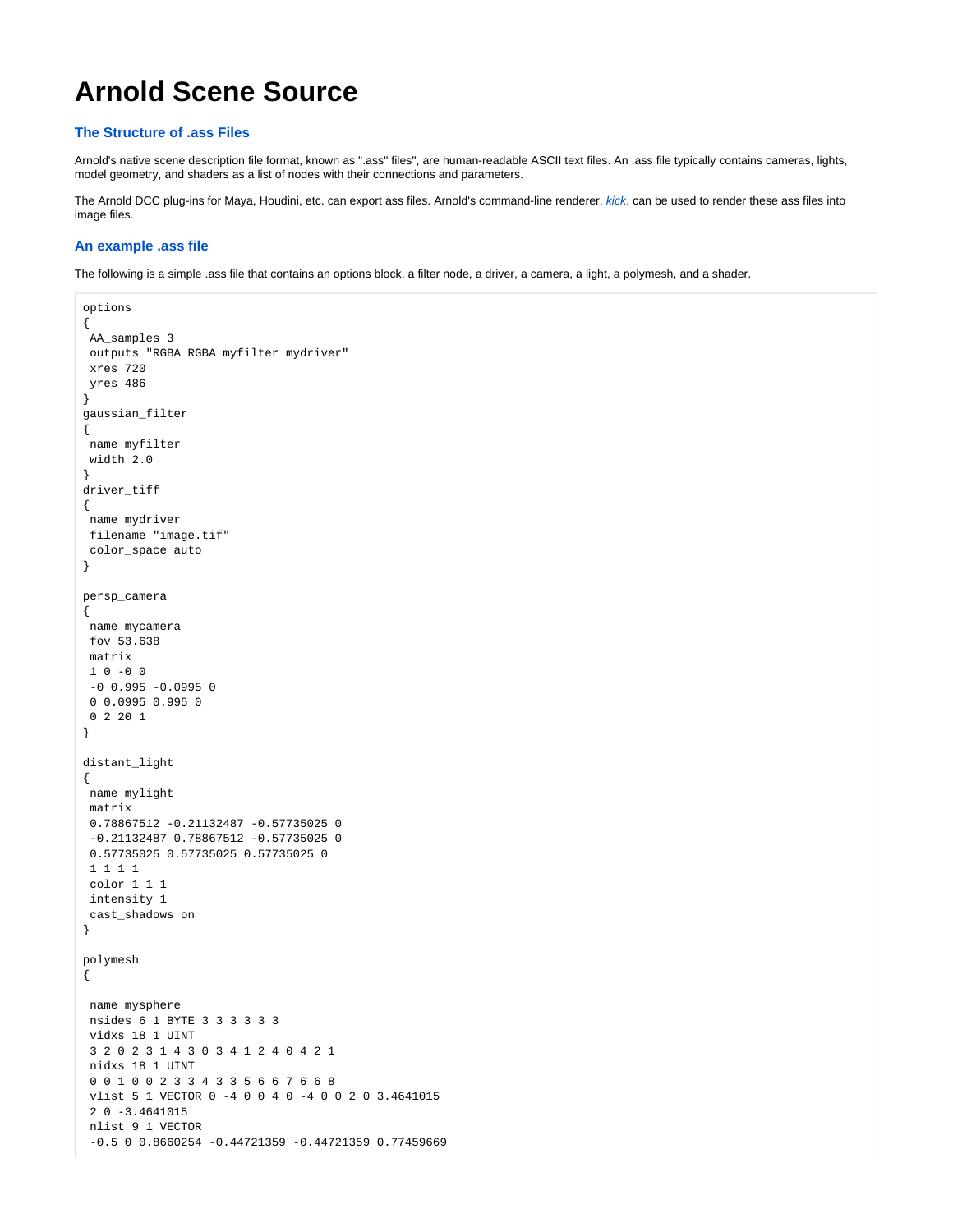```
 -0.44721359 0.44721359 0.77459669 1 0 0 
 0.89442718 -0.44721359 0 0.89442718 0.44721359 0
-0.5 0 -0.8660254 -0.44721359 -0.44721359 -0.77459669 -0.44721359 0.44721359 -0.77459669 
 smoothing on
 matrix
 1 0 0 0
0, 1, 0, 0 0 0 1 0
 0 0 0 1 
 shader myshader
}
standard_surface
{
 name myshader
 base 0.7
 base_color 0 1 0
 specular 0.05
 specular_color 1 1 1
 specular_roughness 0.3
}
```
Just like in Python, one-line comments begin with the '#' character.

#### **Nodes and Parameters**

Arnold is built around different types of nodes. For example, there are shader nodes, camera nodes, light nodes, filter nodes, geometry (aka "shape") nodes and output driver nodes. Each node has a number of parameters.

Each type of node is identified by a unique name (options, persp\_camera, polymesh, lambert, etc.). You can have as many nodes of each node type as you want. Each node is uniquely identified by a string parameter called "name". To create a node, you write the node type and enclose the definition of the parameter values within brackets. For example:

```
lambert
{
 name my_white_shader
 Kd 0.9
 Kd_color 1 1 1
}
```
### **Nodes**

Here are some of the more important nodes that can be found in an ass file.

- options This node is a container of global rendering options, for example:
	- xres, yres: Image resolution
	- AA\_samples: Antialiasing samples
	- camera: the active camera. It must point to a valid camera node in the scene
	- outputs: This array of strings defines a mapping of AOV channels (or layers) to output drivers. The format of each of the strings is: "<AOV\_name> <data\_type><filter> <driver>"
- gaussian\_filter This is the default type of filter used by kick. The filter has a user-specified width which defaults to 2.0 pixels.
- driver\_tiff Driver node that can be referenced by the outputs parameter in the options node. It has a filename parameter for the output file that will store the final rendered image.
- persp\_camera Camera node that can be referenced by the camera parameter in the options node. Among other parameters, it has a field-ofview and a camera-to-world matrix that defines the orientation.
- distant\_light Distant (or directional) light node with a transformation matrix, color, intensity, etc.
- polymesh This is the most important geometric primitive in the renderer. Some of its parameters are:
	- vidxs, nidxs, vlist, nlist: These arrays describe the mesh vertices, normals, and their respective topologies (face indices). If the mesh has UV coordinates, they would be stored in the uvidxs and uvlist parameters.
	- visibility, sidedness: These are bitmasks that define the visibility and sidedness properties for each ray type (camera, shadow, reflection, etc.)
	- matrix: The object-to-world transformation matrix of the mesh.
	- shader: Pointer to the shader node that will be executed when shading the object

#### **Parameters**